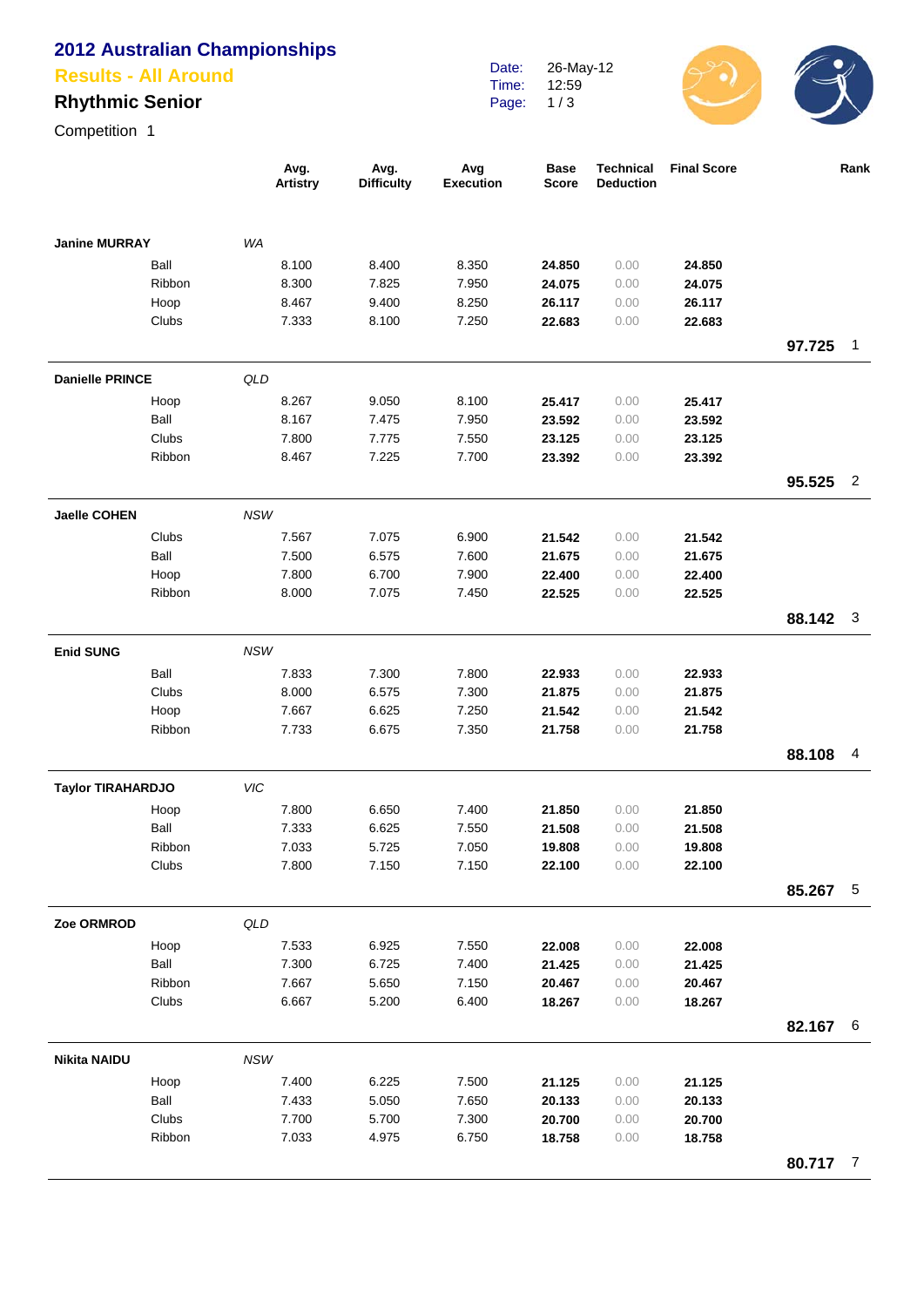## **2012 Australian Championships**

#### **Results - All Around**

## **Rhythmic Senior**

Competition 1

|                            |                 |            | Avg.<br><b>Artistry</b> | Avg.<br><b>Difficulty</b> | Avg<br><b>Execution</b> | <b>Base</b><br>Score | <b>Technical</b><br><b>Deduction</b> | <b>Final Score</b> |           | Rank |
|----------------------------|-----------------|------------|-------------------------|---------------------------|-------------------------|----------------------|--------------------------------------|--------------------|-----------|------|
| Neisha RIZZO               |                 | WA         |                         |                           |                         |                      |                                      |                    |           |      |
|                            | Ball            |            | 6.833                   | 6.025                     | 6.800                   | 19.658               | 0.00                                 | 19.658             |           |      |
|                            | Ribbon          |            | 6.467                   | 3.975                     | 7.000                   | 17.442               | 0.00                                 | 17.442             |           |      |
|                            | Clubs           |            | 6.967                   | 6.525                     | 6.650                   | 20.142               | 0.00                                 | 20.142             |           |      |
|                            | Hoop            |            | 7.833                   | 7.525                     | 7.500                   | 22.858               | 0.00                                 | 22.858             |           |      |
|                            |                 |            |                         |                           |                         |                      |                                      |                    | 80.100    | 8    |
| <b>Samantha RICHARDSON</b> |                 | <b>NSW</b> |                         |                           |                         |                      |                                      |                    |           |      |
|                            | Ball            |            | 7.367                   | 4.600                     | 6.950                   | 18.917               | 0.00                                 | 18.917             |           |      |
|                            | Clubs           |            | 6.767                   | 5.200                     | 6.850                   | 18.817               | 0.00                                 | 18.817             |           |      |
|                            | Ribbon          |            | 7.600                   | 6.325                     | 6.900                   | 20.825               | 0.00                                 | 20.825             |           |      |
|                            | Hoop            |            | 6.900                   | 5.525                     | 7.000                   | 19.425               | 0.00                                 | 19.425             |           |      |
|                            |                 |            |                         |                           |                         |                      |                                      |                    | 77.983    | 9    |
| <b>Claudia PILLAY</b>      |                 | <b>NSW</b> |                         |                           |                         |                      |                                      |                    |           |      |
|                            | Ribbon          |            | 6.833                   | 5.275                     | 6.100                   | 18.208               | 0.00                                 | 18.208             |           |      |
|                            | Clubs           |            | 7.033                   | 5.725                     | 6.700                   | 19.458               | 0.00                                 | 19.458             |           |      |
|                            | Ball            |            | 7.133                   | 4.825                     | 7.150                   | 19.108               | 0.00                                 | 19.108             |           |      |
|                            | Hoop            |            | 7.033                   | 6.075                     | 6.750                   | 19.858               | 0.00                                 | 19.858             |           |      |
|                            |                 |            |                         |                           |                         |                      |                                      |                    | 76.633    | 10   |
| <b>Georgia PASE</b>        |                 | QLD        |                         |                           |                         |                      |                                      |                    |           |      |
|                            | Clubs           |            | 7.167                   | 4.425                     | 6.850                   | 18.442               | 0.00                                 | 18.442             |           |      |
|                            | Ribbon          |            | 7.400                   | 4.800                     | 6.800                   | 19.000               | 0.00                                 | 19.000             |           |      |
|                            | Hoop            |            | 7.133                   | 5.425                     | 7.500                   | 20.058               | 0.00                                 | 20.058             |           |      |
|                            | Ball            |            | 7.167                   | 4.625                     | 7.200                   | 18.992               | 0.00                                 | 18.992             |           |      |
|                            |                 |            |                         |                           |                         |                      |                                      |                    | 76.492    | 11   |
| <b>Tegan LINDSAY</b>       |                 | <b>NSW</b> |                         |                           |                         |                      |                                      |                    |           |      |
|                            | Hoop            |            | 6.933                   | 5.625                     | 6.850                   | 19.408               | 0.00                                 | 19.408             |           |      |
|                            | Ball            |            | 6.667                   | 3.800                     | 6.550                   | 17.017               | 0.40                                 | 16.617             |           |      |
|                            |                 |            |                         | 5.450                     |                         |                      |                                      |                    |           |      |
|                            | Ribbon<br>Clubs |            | 7.133<br>6.900          | 5.550                     | 6.800<br>6.700          | 19.383<br>19.150     | 0.00<br>0.00                         | 19.383<br>19.150   |           |      |
|                            |                 |            |                         |                           |                         |                      |                                      |                    | 74.558 12 |      |
|                            |                 | <b>NSW</b> |                         |                           |                         |                      |                                      |                    |           |      |
| <b>Marival D'JAMIRZE</b>   |                 |            |                         |                           |                         |                      |                                      |                    |           |      |
|                            | Ball            |            | 7.267                   | 5.650                     | 7.250                   | 20.167               | 0.00                                 | 20.167             |           |      |
|                            | Hoop            |            | 6.533                   | 3.625                     | 6.600                   | 16.758               | 0.40                                 | 16.358             |           |      |
|                            | Clubs           |            | 7.000                   | 4.650                     | 6.650                   | 18.300               | 0.00                                 | 18.300             |           |      |
|                            | Ribbon          |            | 7.433                   | 5.050                     | 7.150                   | 19.633               | 0.00                                 | 19.633             | 74.458 13 |      |
|                            |                 |            |                         |                           |                         |                      |                                      |                    |           |      |
| <b>Scarlett HANKINS</b>    |                 | QLD        |                         |                           |                         |                      |                                      |                    |           |      |
|                            | Clubs           |            | 6.467                   | 5.100                     | 6.300                   | 17.867               | 0.00                                 | 17.867             |           |      |
|                            | Ball            |            | 7.033                   | 4.725                     | 7.350                   | 19.108               | 0.00                                 | 19.108             |           |      |
|                            | Hoop            |            | 6.400                   | 5.475                     | 6.100                   | 17.975               | 0.40                                 | 17.575             |           |      |
|                            | Ribbon          |            | 7.533                   | 5.450                     | 6.650                   | 19.633               | 0.00                                 | 19.633             |           |      |
|                            |                 |            |                         |                           |                         |                      |                                      |                    | 74.183 14 |      |

Date: Time: Page: 26-May-12 12:59 2 / 3

 $\mathcal{S}(\mathbf{C})$